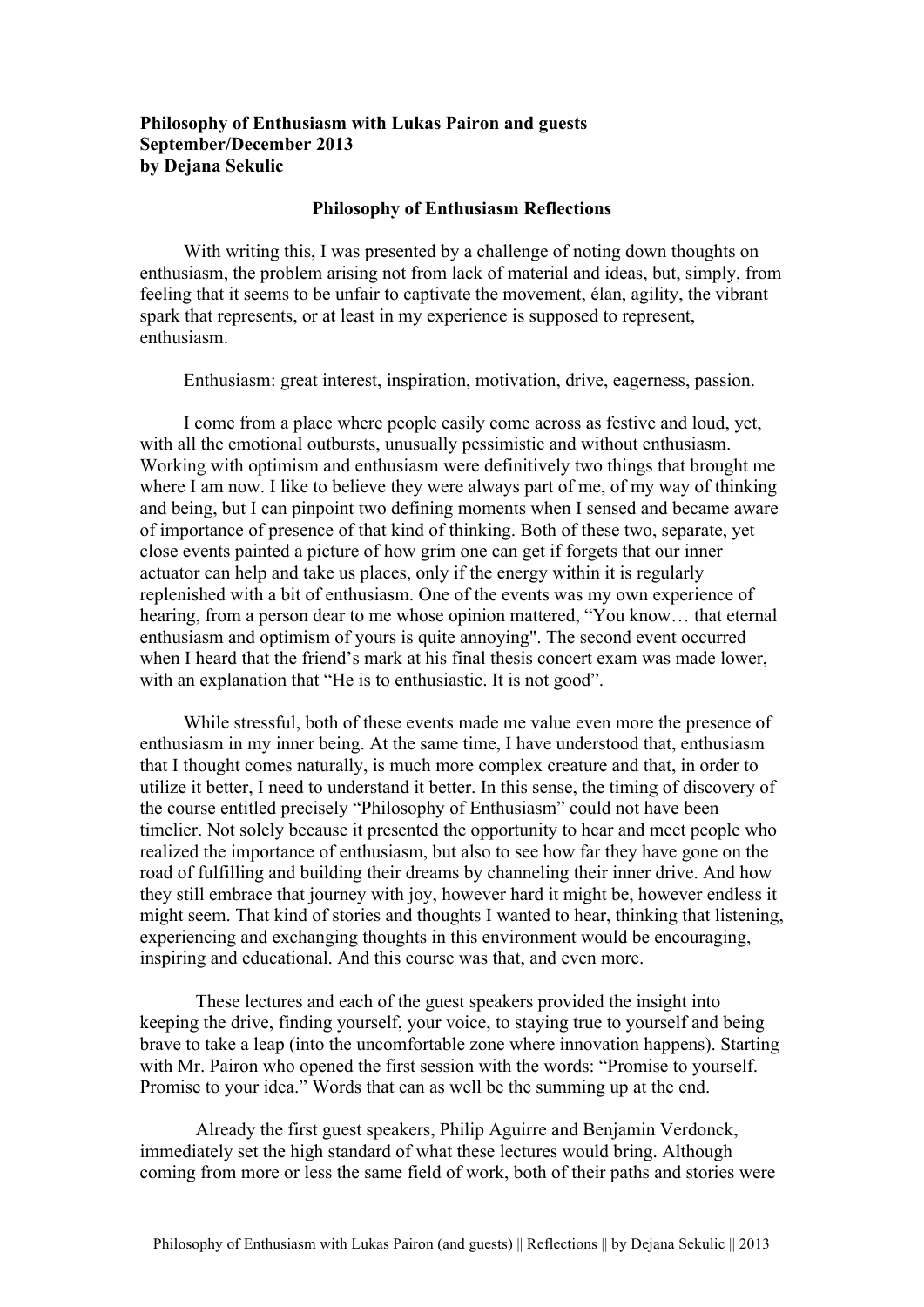unique, giving proof that there is space, time and context for versatile ways of approaching to and realizing one's potential. Among many interesting remarks, a few stood out as particularly relevant to me. The words of Philip Aguirre that perseverance and hard work are ultimately the way to reach the fulfillment and recognition and well as to stay motivated. Benjamin Verdonck had additional, important, advice that was quite concise but resonated loudly: "Have fun. Work." Especially in his stories and experience there was an important, yet sometimes overlooked aspect in expressing and achieving ones goals - chance encounters. This turned out to be a recurring thought connecting the lectures of most of the guest speakers, either mentioned casually, or stressed as important, but certainly experienced widely. The notion of the chance encounter gave the whole new meaning to the thought of networking, speaking about your work and socializing greater importance. It also made me realize how much of improvement comes from socializing the knowledge one has. Summing up what is to be expected and how one would find its way, both speakers joined forces and stated how "making art is the way of living".

The speakers that followed, Elvis Peeters and Nedda El Asmar, brought their own unique experience, continuing where the first session left of. Listening about the remarkable creative, working and living relationship between Elvis Peeters and Nicole van Bael, that is both professional and romantic is most definitively one of the unique situations that would be difficult to grasp without having a privilege to hear about it first hand. Both the fascinating aspect of finding a way how such a unique and unusual way of working can also become the way of living, and about the things that make such a relationship also are integral to keeping the will, inspiration and enthusiasm (always) in its peek. How to avoid going to the "black hole", as Peeters named the moment just after the process of creation is finished and we feel the part of us has departed. The subject that has never ceased to interest artists – both creating and performing, always confronted with the feeling that with every creation and/or performance a little piece of artist's soul is given away. The constant proximity of creators in exchange, that comes from combining the professional and romantic relationship that Peeters described, exchange of ideas and motivation, bridges the moment of "black hole" and transforms it into a moment of new beginning. Another very interesting point Elvis Peeters stressed was the importance of learning how to say no. Importance of accepting that time does have limit, and, in order to be able to give best and be satisfied with one's work, one must inquire to detail on projects and proposals and make insightful decision on whether to do or not do something. Accepting that sometimes saying no is a better choice. It was most inspiring to listen to Nedda El Asmar speak on how you must bravely step out, present your work, keep open mind and go everywhere and anywhere where you think you might find environment that you believe will help and develop your work, your creativity, a place that will allow you to develop as artist. She as well spoke about exchange of inspiration and forming seemingly nonconventional bonds in collaborations, but ones that ultimately deliver the quality of work you expect of yourself.

Margot Vanderstraeten and Sam Touzani, guest lectures of the next session, opened questions of importance of following your own voice, even if it sometimes means failing and being presented with more difficulties. A question of the social (and peer) pressure of making a choice and meeting expectations of the others versus arriving to her own experience, in which "my life is to break even" – accepting not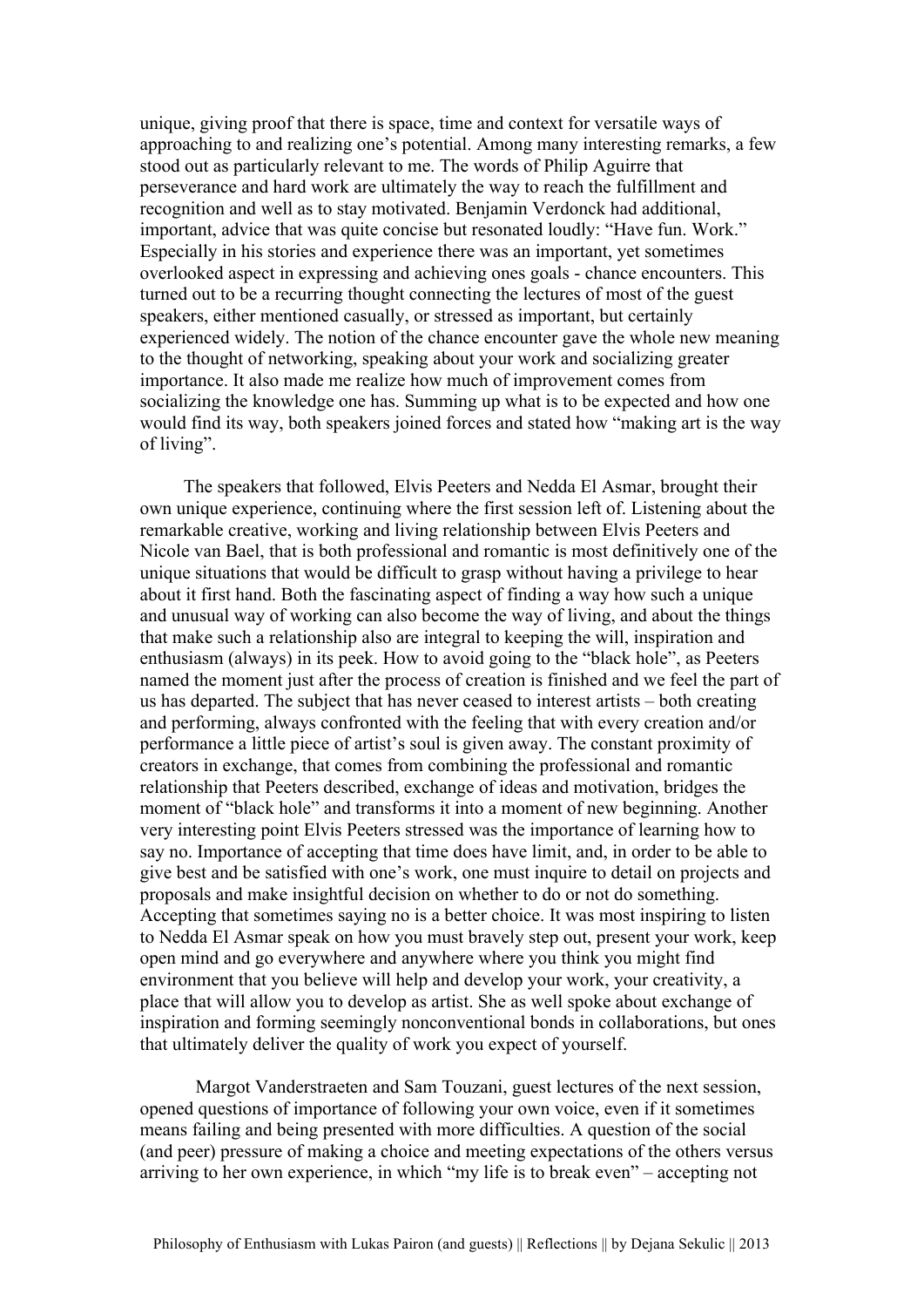only the upsides, but also the downsides of having a freedom to be your own boss, in a creative sense. As well as making and providing yourself with a creative workspace, not only physical space but space in the mind. A question of creativity and the miracle how each one of us adds to the world that did not exist before and it would not exist if you were not here. Leading to the importance that any act of art that you do must have sense and be true to yourself, because only then will it make sense to others.

The following session gave us a glimpse into the interesting life of Peter Missotten bringing, once again, the "chance encounters" and "happy accidents" to the discussion table provocatively starting with the statement that "there is no school of arts". The experience of the ever changing world and how "young" will always bring intuition and something difficult to repeat is what, for him, possesses the features of the "true" school of art. Followed by stories of his own experiences of unexpected results that came after planning something, often resulting in change in expectations from a project and an idea – a path that can make us even forget where did we start from, but nevertheless lead us to the place of happiness because ultimately we arrive to "it worked" moment. Missotten shun the light on the "making of things", importance of not exactly knowing what the final product of making is, but discovering along the way, adjusting your goals in accordance with the information and experience you collect along the way and how it is impossible to make just for the sake of provoking appreciation. As, ultimately, it cannot be known for sure what the audience would like or even predict who the targeted audience would be. The lecture took the different route from the previous ones, but came back to the same set consisting of chance encounters, developing own psychology of perception and importance of support system, without which the recognition and feedback of your work is less likely to happen.

The importance of communication and support system was exactly what Johan Leysen and Guy Cassiers stressed at the seventh session. As an actor, John Leysen addressed aspects of his practice as performing artist, revealing how each participant in the process, even if considered "only" a performer becomes part of the creation of art, without whom, there would not be any work of art. He went on to express the importance of finding and searching for people that interest you, being brave to not do things that will not satisfy you and being brave to go for things that might not end up being perfect, yet becoming exactly that because of the experience the very imperfection brings. Finding the means to make what you want to make while being clever and cautious with your energy, eagerness, and stubbornness – all part of creativity, talent and artistry. The experiences of Guy Cassiers, spoke loudly of finding new ways and new language in which your ideas can be best (re)presented. Starting from something small, from the basics that will inevitably develop, with time, into the larger projects with higher demands, but stay true and sincere to the initial drive and approach. Cassiers insisted on the importance of incorporating dialogue into creation, dialogue with different mediums of expression, as well as, not limiting yourself with the fear of uncommon. This was all summed up in a question that one should always ask oneself "Who is there and how can we communicate?" Through those dialogues and development of projects we must listen and notice what is going on and how do we go further, ultimately reaching a point where we have a strong project with good presentation, a project that leaves an impression which cannot be resisted.

As a finale came the lecture with Gie Baguet and Gerda Dendoovens, conversations filled with moments of education/knowledge transfer. Given that Gie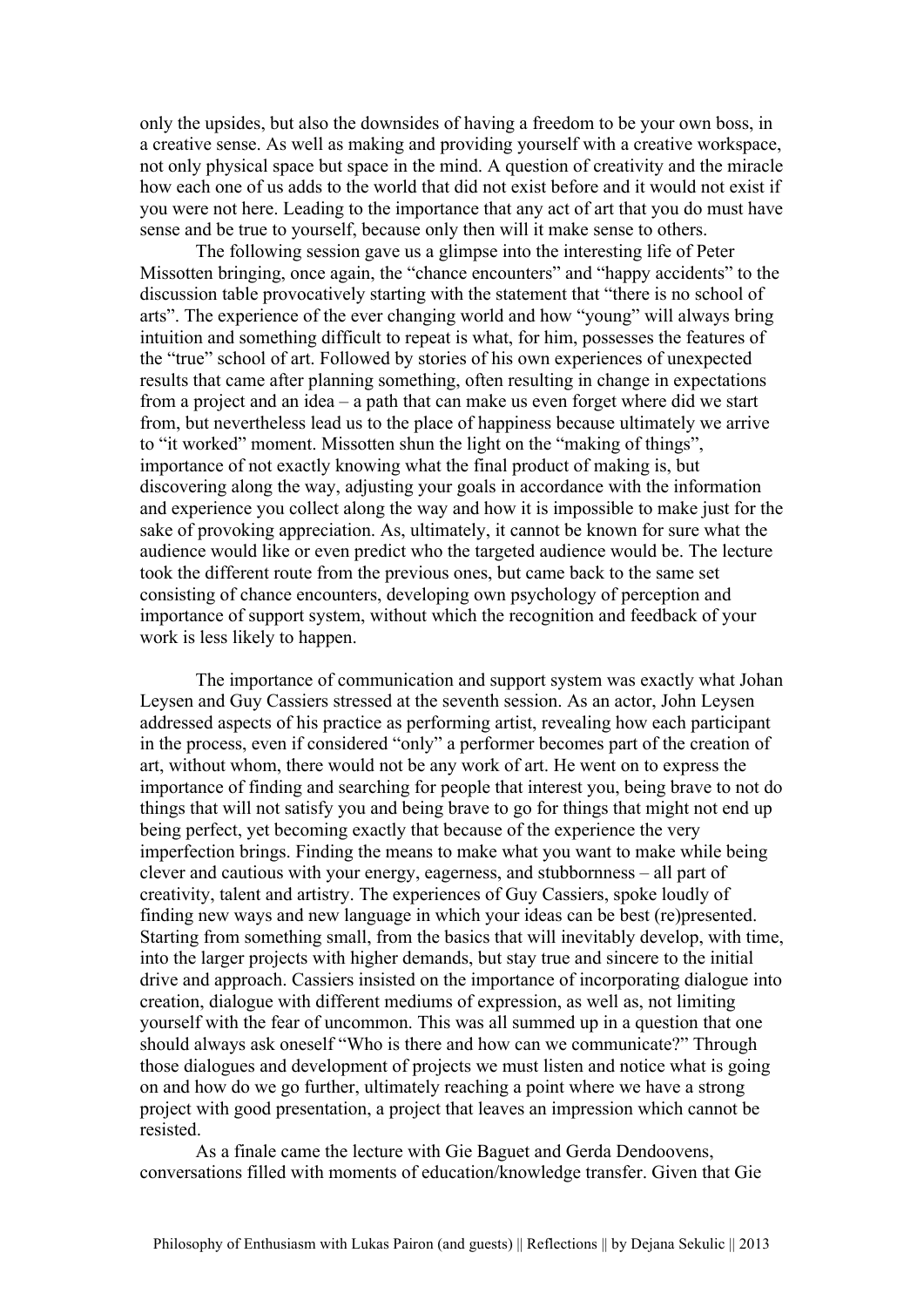Baguet is someone who helps art to come to life, it was very interesting and informational to hear his thoughts, especially as his own approach to his work turned out to be quite artistic. Starting with how he started to work in this filed and the sentence "I had a lot of fun. If I didn't like it, I'll stop", that prevailed, both as a statement and as a way of thinking until now. The eagerness to "have fun" showed the importance of approaching every day with freshness, and regarding every new professional task full of things and possibilities to be discovered. Once again, the importance of starting small and developing step by step was singled out as a proof that results come through thorough work and patience. That thought did not connect Baguet only with the previous speakers, but it was boiled down to the core in few sentences following lecturer, Gerda Dendoovens, said "hard work: work, work, work!" As well as importance of understanding and articulating what it is that you do not want, which for her was not to become the conventional artist part of the conventional "art gallery" scene that ultimately lead her to finding her way of expression, her medium, or rather mediums, to work with. Another, for me, very interesting point was the notion of "the circle", the initial desire and idea which can seem to be very far, at certain stages of artistic development, just to come back, seemingly out of blue, when the circle of a experiences is completed. Creating like that the perfect mixture and pallet of possibilities with which we can express the best and to the fullest. It was most interesting to listen on importance of sincerity and loyalty when collaborating with others as something that helps a collaboration and artwork grow, develop and makes working environment more pleasant and how focusing on the content and the final goal, the artwork, helps avoid the clashes of egos. All of these comes together in importance of surrounding yourself with people who support you, believe in you, what will make you believe in yourself more and apart from that you just need to give time and work. Not to rationalize a lot "why" you believe and think it is the right way so that you do not loose the conviction of your message, but rather to trust the gut feeling, have openness to see what is happening but trust yourself and expose yourself. People will like it or not like it, but you will give your best and you will go further from there.

This experience of listening and speaking with notable artists from different fields is not valuable because only "success" speaks about enthusiasm. More because understanding that success is a balanced mixture of tries and fails, but fails after which you have to continue trying - and that for me is enthusiasm. As Beckett puts it "Fail again. Fail harder." Understanding that nothing is impossible, unless you give up. Adjusting and arranging your ways and goals with information and input you get along the way, all in order to reach and fulfill to the fullest and closest your ideas and thoughts.

What also came across as important and valuable lesson for me was that the bad moments and performances should be understood and scrutinized, but not dwelled upon allowing them to define us. In order for them to become a momentary obstacle that is there only to show us how strong we are, how much and how we have to go on with what we want, we need to take them seriously, but not fatalistically. Those challenges are good, as they make you re-think, re-evaluate your thoughts and planes and sometimes, through that thinking we find better ways or even modify our goal, perfect and crystallize them.

It is both important and liberating to understand that one and one's work are not entitled to recognition and success by default, but that they are earned with